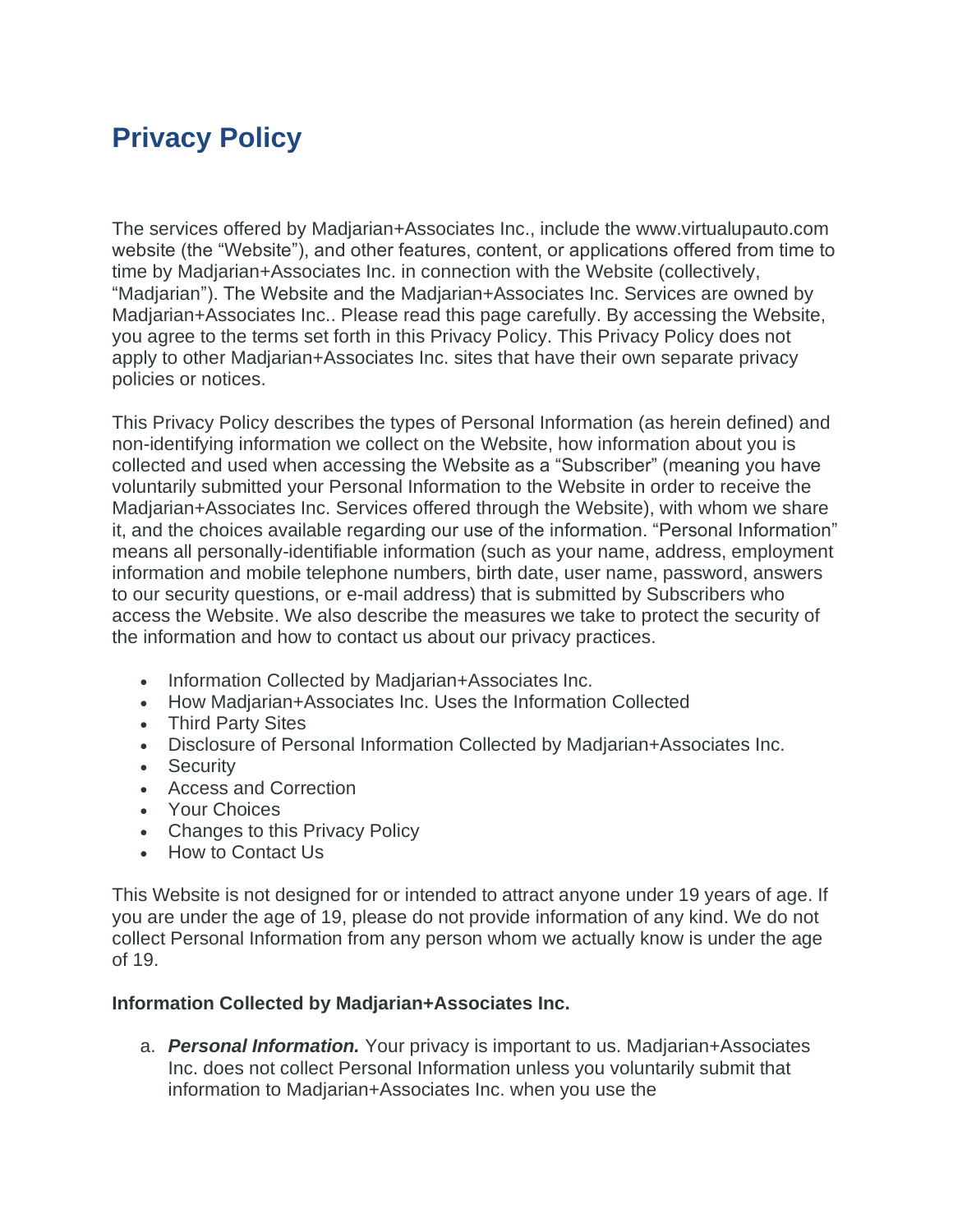Madjarian+Associates Inc. Services, send inquiries to Madjarian+Associates Inc., or participate in certain activities on the Website, such as applying for refinancing.

b. *Non-Identifying Information.* When you visit the Website,

Madjarian+Associates Inc. may automatically collect certain non-identifying information about you, such as your movement about the Website, the pages on the Website you visit most frequently, the type of browser or computer operating system you use, or the domain name of the website from which you linked to the Website. When you request pages from our server, the server automatically collects some non-identifying information about you, including your IP address. IP addresses are used by computers on the network to send the requested pages to you. In addition, Madjarian+Associates Inc. may store small files on your computer's hard drive as "cookies" or similar types of files to track and target your interests and preferences. We may use cookies for the following purposes, among others: (a) remember Subscriber preferences, (b) statistically track the number of people accessing our Website, browser type used, and language preferences, (c) present information targeted to your interests, (d) measure the effectiveness of the Madjarian+Associates Inc. Services, and (e) provide other services and content that are available only through the use of cookies. If you object to this practice, please consult your browser's documentation for instructions on erasing or blocking cookies. We recommend, however, that you allow cookies to be stored on your computer as they may be needed to properly use the Website and the Madjarian+Associates Inc. Services.

# **How Madjarian+Associates Inc. Uses the Information Collected**

We may use the information we obtain through the Website to:

- Create and manage your Subscriber account;
- offer and provide Madjarian+Associates Inc. Services to you;
- communicate with you about, and administer your participation in, surveys, refinancing, and other offers;
- display content on our Website;
- respond to and communicate with you about your inquiries and request and provide information you request;
- operate, evaluate and improve the Website, the Madjarian+Associates Inc. Services and our business (including developing new products and services; enhancing and improving the Madjarian+Associates Inc. Services; managing our communications; and performing data analytics);
- protect against, identify and prevent fraud and other criminal activity, claims and other liabilities; and
- comply with and enforce applicable legal requirements, relevant industry standards and our policies.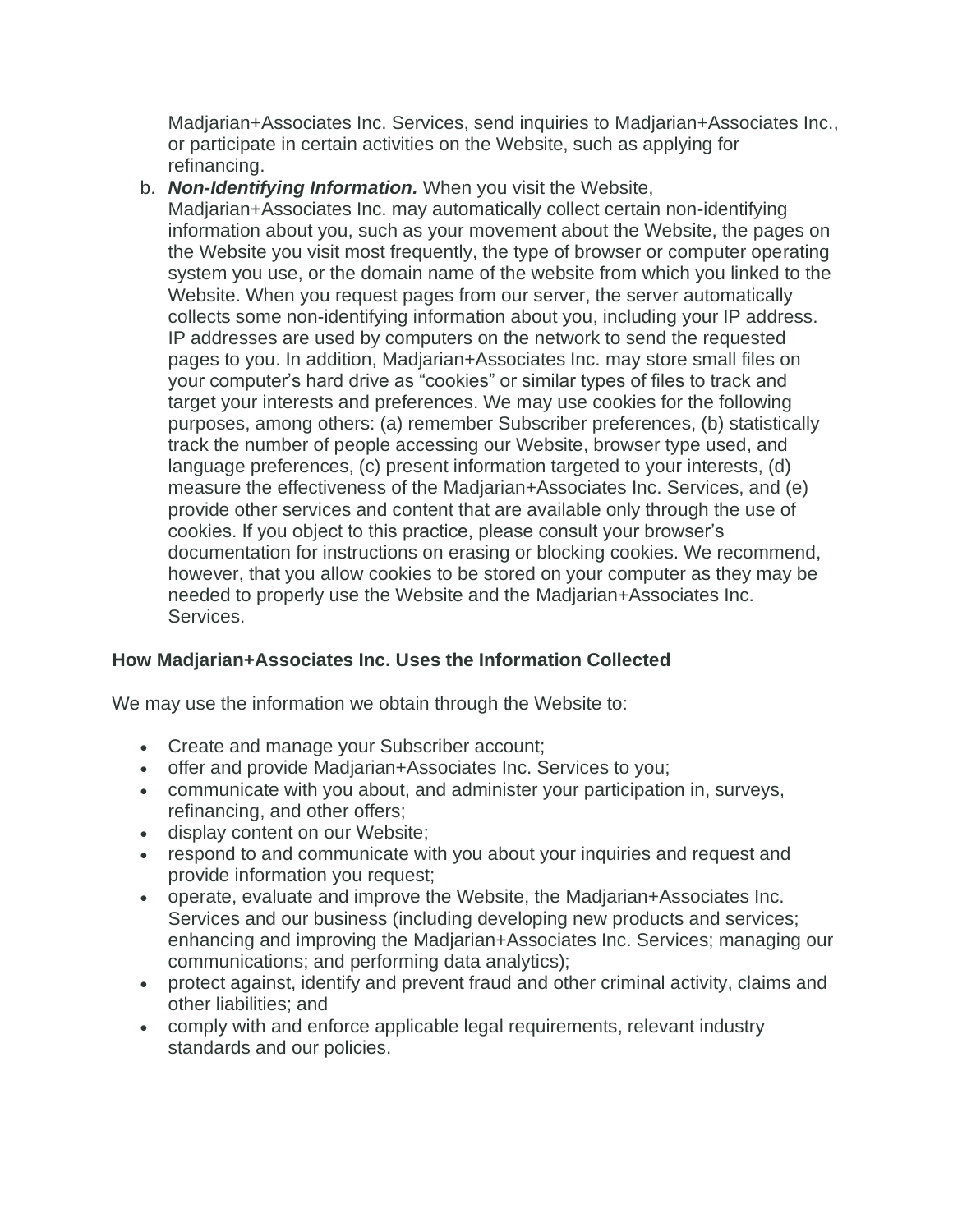In addition, we use information collected online through cookies and other automated means for purposes such as (i) customizing Subscriber visits to our Website, (ii) delivering content tailored to Subscriber interests and the manner in which Subscribers browse our Website, and (iii) managing the Madjarian+Associates Inc. Services and our business. We also use this information to help diagnose technical and service problems, administer the Website, identify users of our Website, and gather demographic information about our Subscribers.

We may use third party web analytics services on this Website, such as those of Google Analytics. The service providers that administer these services use technologies such as cookies, web server logs and web beacons to help us analyze how Subscribers use the Website. The information collected through these means (including IP address) is disclosed to these service providers, who use the information to evaluate use of the Website. You may deactivate the ability of Google Analytics to analyze your browsing activities on this Website. To learn more about Google Analytics, and exercise your choices with respect to their collection of information on this Website, please click here [https://tools.google.com/dlpage/gaoptout.](https://tools.google.com/dlpage/gaoptout)

## **Third Party Sites**

The Website may contain links to third party websites for your convenience and information. Madjarian+Associates Inc. is not responsible for the websites' content, any use of the websites, or the privacy policies or practices on such websites. When linking to a third-party website, we strongly recommend that you review the privacy policy on that website. This Privacy Policy only governs Personal Information, user content and non-identifying information collected on the Website.

#### **Disclosure of Personal Information Collected by Madjarian+Associates Inc.**

a. *Disclosure of Your Personal Information.* Madjarian+Associates Inc. never sells, trades, transfers, discloses or otherwise provides any information (personal or non-identifying) to any other party for that party's independent use without your permission, except as described here. Personal Information that is voluntarily submitted by you is used by us only to fulfill your request(s) or for the purpose(s) indicated on the page where the information is requested. In addition, Information Madjarian+Associates Inc. gathers may be used for our business and marketing purposes. Additionally, Madjarian+Associates Inc. may transfer, disclose or share certain Personal Information with our third party service providers for the sole purpose of performing functions on our behalf based upon our instructions. These third parties have access to, use and disclose only the Personal Information needed to perform services on our behalf or comply with legal requirements, but are prohibited from using it for any other purpose. These functions may include responding to credit inquiries, analyzing data, or providing web hosting and marketing services.

When we engage third parties to store or process Personal Information, our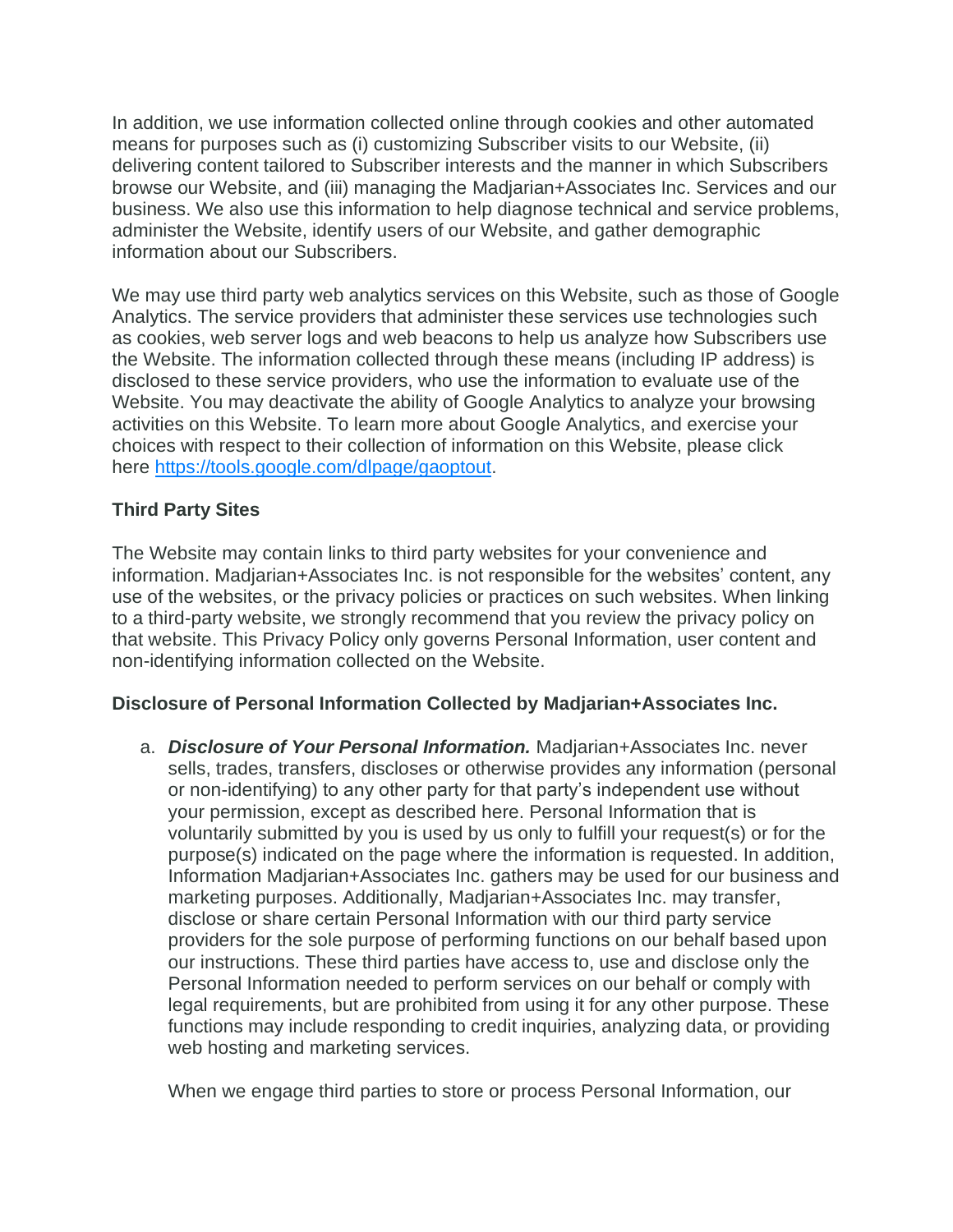policy is to have in place contractual provisions with those service providers limiting the purposes for which the information is being transferred to them and stipulating security requirements for that information.

- b. *Data Transfers.* We may transfer the personal information we collect about you through the Website to countries other than the country in which the information originally was collected. Those countries may not have the same data protection laws as the country in which you initially provided the information and in some countries, your personal information may be accessed by governments, law enforcement authorities or the courts. When we transfer your personal information to other countries, we will protect the information as described in this Privacy Policy. If you have any questions regarding our policies and practices relating to transfer of personal information, please contact us as specified in the How to Contact Us section.
- c. *Reservation of Rights.* Notwithstanding the foregoing or any other statements or representations here or elsewhere on the Website, Madjarian+Associates Inc. reserves the right to disclose any Personal Information about you in our possession (i) if we are required to do so by laws or legal process; (ii) to law enforcement authorities or other government officials, or (iii) when we believe disclosure is necessary or appropriate to enforce or apply our Terms of Use and other agreements or protect the rights, property, or safety of the Website, our Subscribers, or others.

This includes exchanging Personal Information with other companies and organizations for fraud protection, or in connection with an investigation of suspected or actual fraudulent or illegal activity.

#### **Security**

Madjarian+Associates Inc. has administrative, technical and physical safeguards in place to protect Personal Information that you submit to the Website against accidental, unlawful or unauthorized destruction, loss, alteration, access, disclosure or use. All Personal Information submitted to the Website or in connection with the Madjarian+Associates Inc. Services is accessible only by those Madjarian+Associates Inc. employees (such as our credit, marketing and customer service personnel and technical staff) and third-party service providers authorized with special access rights to such systems and who are required to keep such information confidential. We retain Personal Information as long as is required for the purposes identified when you provided the Personal Information, and for any new purposes identified by us and consented to by you, unless a longer retention period is required or permitted by law. Notwithstanding the foregoing, Madjarian+Associates Inc. cannot guarantee the security of your Personal Information, your non-identifying information, or any user content you submit to Madjarian+Associates Inc. through the Website. When you communicate with Madjarian+Associates Inc. electronically, your communication is not necessarily secure and is subject to all of the risks of electronic communication, such as unauthorized entry or use, hardware or software failure, and other factors that may compromise the security of Personal Information at any time. Madjarian+Associates Inc. assumes no